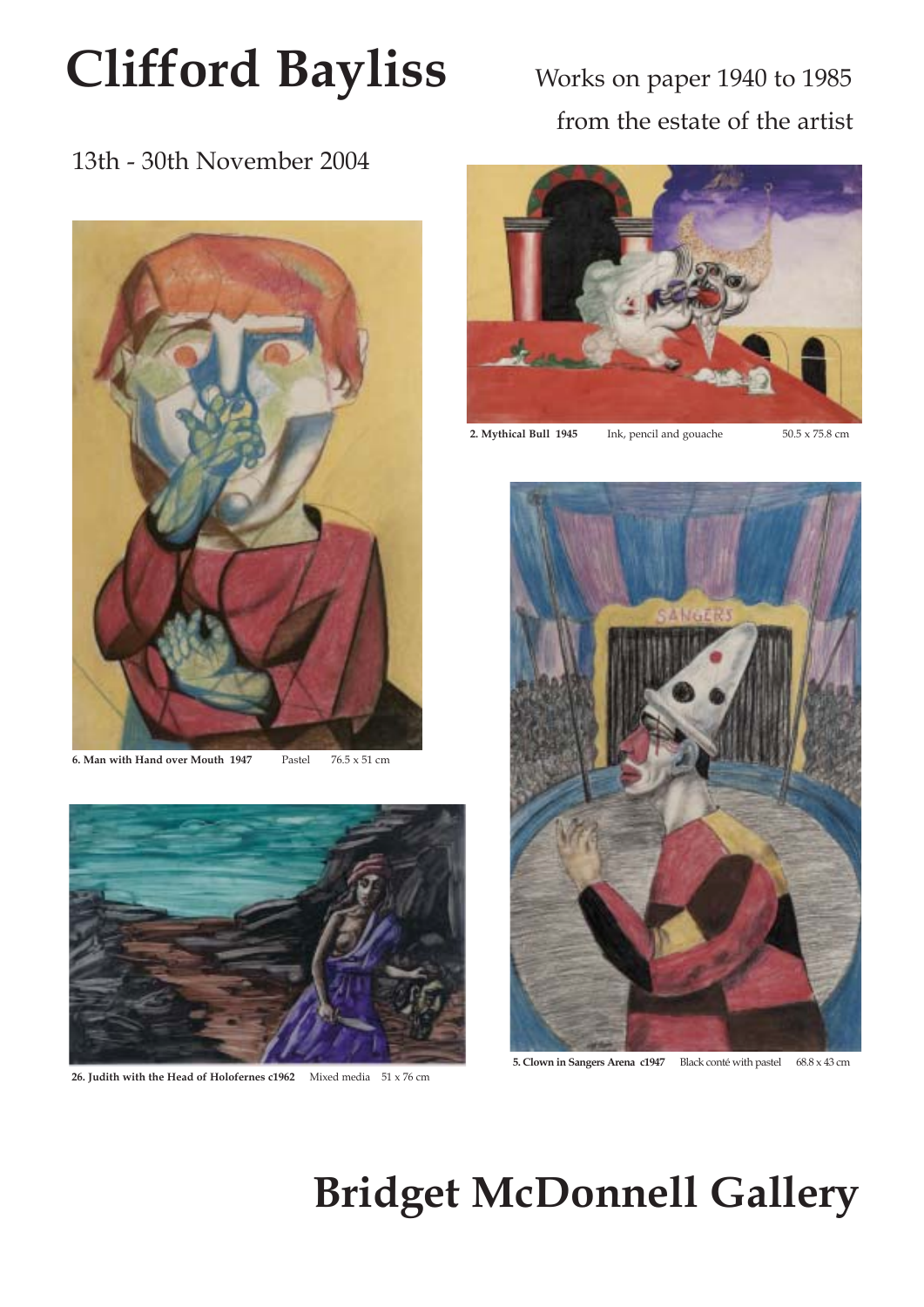#### **1. Clown with Shouting Ringmaster 1945** Ink and gouache 78.8 x 50.5 cm Signed and dated '45

*illustrated opposite*

Estate number LA10

**4.**

**Man with One Eye Closed 1946** Black conté with pastel 76 x 50.5 cm Signed and dated '46 Tiger on reverse Estate number LA25

After leaving Australia in 1936, Bayliss travelled through Germany and France, largely by bicycle. In Paris he studied at André Lhote's studio and at the studio of Paul Jouve the animal painter He was back in London by late 1938 where he attended classes at the Royal Academy Schools until the outbreak of war



**Mythical Bull 1945** Ink, pencil and gouache 50.5 x 75.8 cm Signed and dated '45 Estate number LA22

An image of cruelty symbolizing the raging bull of the Spanish Civil War with echoes of the early civilization of Crete and the Minotaur

*illustrated cover*

3. **Clown and Horse 1945** Ink, watercolour and pastel 76.8 x 50.5 cm Signed and dated '45 Estate number LA12



4.



*illustrated cover*

#### **6.**

**Man with Hand over Mouth 1947** Pastel 76.5 x 51 cm Signed and dated '47 Estate number LA39

*illustrated cover*



**7. Clown 1947** Black conté and pastel 76.5 x 50.5 cm Signed and dated '47 Estate number LA36

**8. Woman with Long Hair and Hoof 1947** Black conté with pastel 76 x 50.5 cm Signed and dated '47 Estate number LA40

Related to early Minoan or Cretan imagery



3.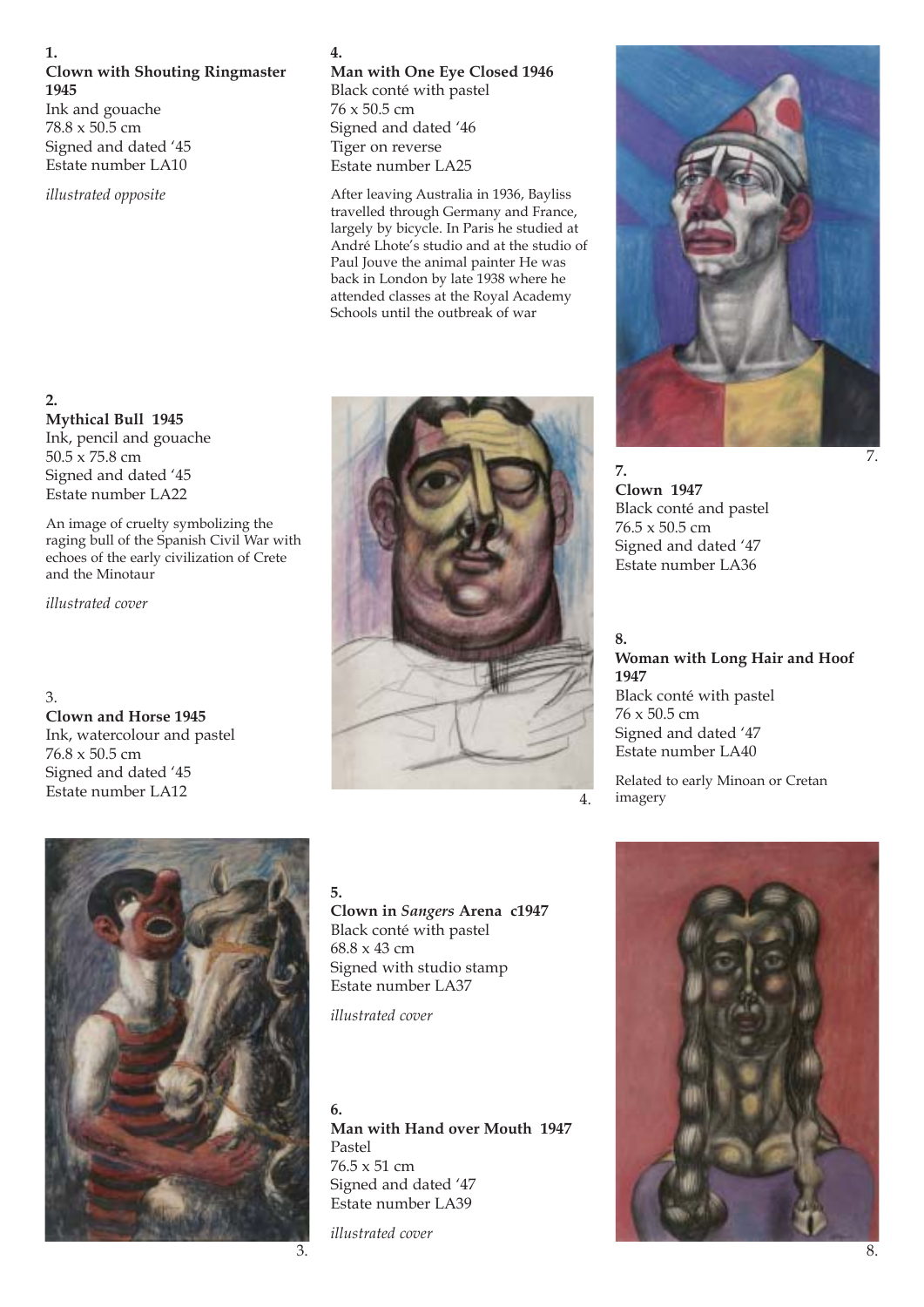

**9. Rooster 1947** Black conté and pastel 73 x 57 cm Signed and dated '47 Estate number LA33

**10. Human Abstract Image 1940s** Pencil with crayon 27.5 x 18.2 cm Signed with studio stamp on reverse Estate number LB126

**11. The Victor of Cruiserweight 1940s** Pencil and crayon 27.5 x 18.2 cm Inscribed with title and signed with studio stamp Estate number LB122



#### **12.**

**Eyes with Anatomical Image 1940s** Pencil with crayon 27.5 x 18.2 cm Signed with studio stamp on reverse Estate number LB125

**13. Torso with Chain of Tears and Aviator c1945** Ink 32 x 19.7 cm Signed with studio stamp on reverse Estate number LB102

The Aviator is a metaphor for Icarus who flew too close to the sun to impress his father



**14. Two Clowns c1945** Ink 28 x 21.4 cm Signed with studio stamp Two Faces on reverse Estate number LB57

#### **15. Carboniferous Fantasy c1945** Ink 32 x 19.7 cm

Signed with studio stamp on reverse Drawing on reverse inscribed *Conjurer, Bedford Theatre* Estate number LB105



**16. Room with Light and Drapery c1945** Ink 19.7 x 32 cm Signed with studio stamp on reverse Estate number LB94

The surreal works come from everyday scenes combined with medical details. In 1945 Bayliss worked with Harry Freeman FRCS developing a camera for photographing the interior of the stomach. The tattered banners and desolate battlefields hark back to the symbolism of Urs Graf

**17. Ruined Cromlech c1945** Ink 19.7 x 32 cm Inscribed *Cromlech*  Aviator with Tubular Construction on reverse, signed with studio stamp Estate number LB90

**18. Four Men in Coats with Nude Male c1945** Ink 28 x 21.4 cm Figure on Bed on reverse, signed with studio stamp Estate number LB66

**19. Horse and Aviator c1945** Ink 21.4 x 28 cm Horse with Automobile on reverse, signed with studio stamp Estate number LB 53

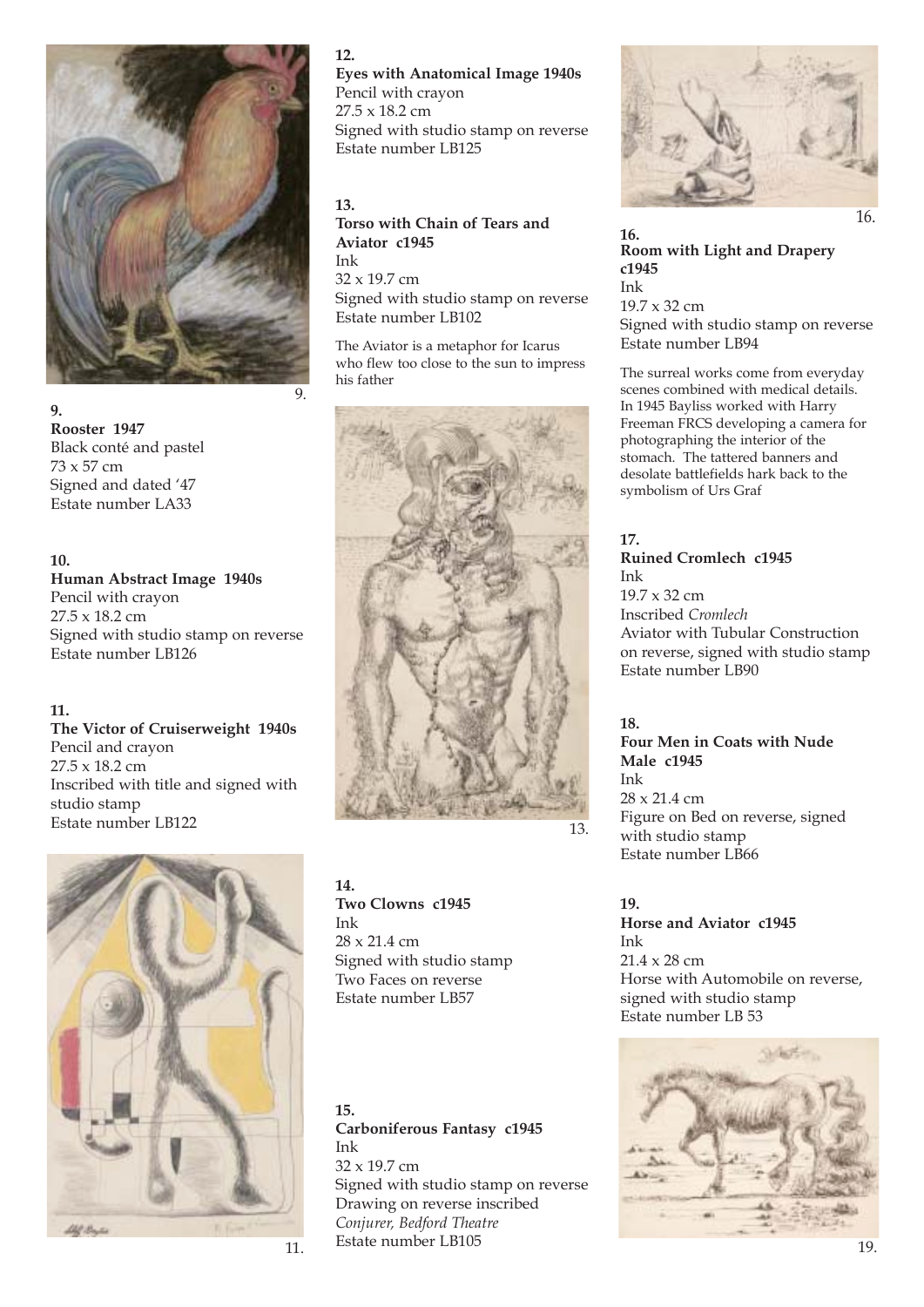**20. Aviator with Four Pyramidal Forms** c1945 Ink 19.7 x 32 cm Two Tearful Confronting Visages on reverse, signed with studio stamp Estate number LB91

#### **21.**

**Two Circulating Figures with Stairs** c1945 Ink 21.4 x 28 cm Oesophageal Image on reverse, signed with studio stamp Estate number LB70

#### **22.**

**Two Clowns with Male Nude Wearing Mask c1945** Ink 28 x 21.4 cm Clown with Girl on Horseback on reverse Estate number LB58



**23.**

**Three Bizarre Figures with a Curtain c1945** Ink 21.4 x 28 cm

Three Figures Behind Shower Curtain on reverse, signed with studio stamp Estate number LB62

**24. Nude Holding Cloth 1949** Black conté 52 x 32.5 cm Signed and dated '49 Estate number LB134



**25. Nude Holding Cloth 1949** Black conté 52 x 32.5 cm Signed and dated '49 Estate number LB134

**26. Judith with the Head of Holofernes c1962** Mixed media on card 51 x 76 cm

Estate number LE 23

*illustrated cover*

#### **27.**

**Archaic Stone Circle c1962** Mixed media on card 50.5 x 76 cm Estate number LE 22

*Archaic Stone Circle* and *Judith with the Head of Holofernes* were done in the early 60s, while Bayliss was working at the Royal Opera House, Covent Garden



**28.**

**Leaping Man Series, Blue 1959** Oil crayon 38 x 25.2 cm Signed and dated '59; inscribed *Leaping Man Series* on reverse Estate number A237

#### **29.**

**Leaping Man Series, Yellow 1961** Oil crayon 38 x 25.2 cm Signed and dated '61 Estate number LD2

#### **30.**

**Leaping Man Series, Green 1960** Oil crayon 38 x 25.2 cm Signed and dated '60 Estate number LD3



**31. Blue Man 1959** Oil crayon 38 x 25.2 cm Signed and dated '59 Estate number LD4

**32. Study for Painting 1961**  Oil crayon 38 x 25.2 cm Signed and dated '61; titled on reverse Estate number A231

**33.**

**Double Portrait of Woman 1960**  Oil crayon 38 x 28 cm Signed and dated '60 Estate number LD1